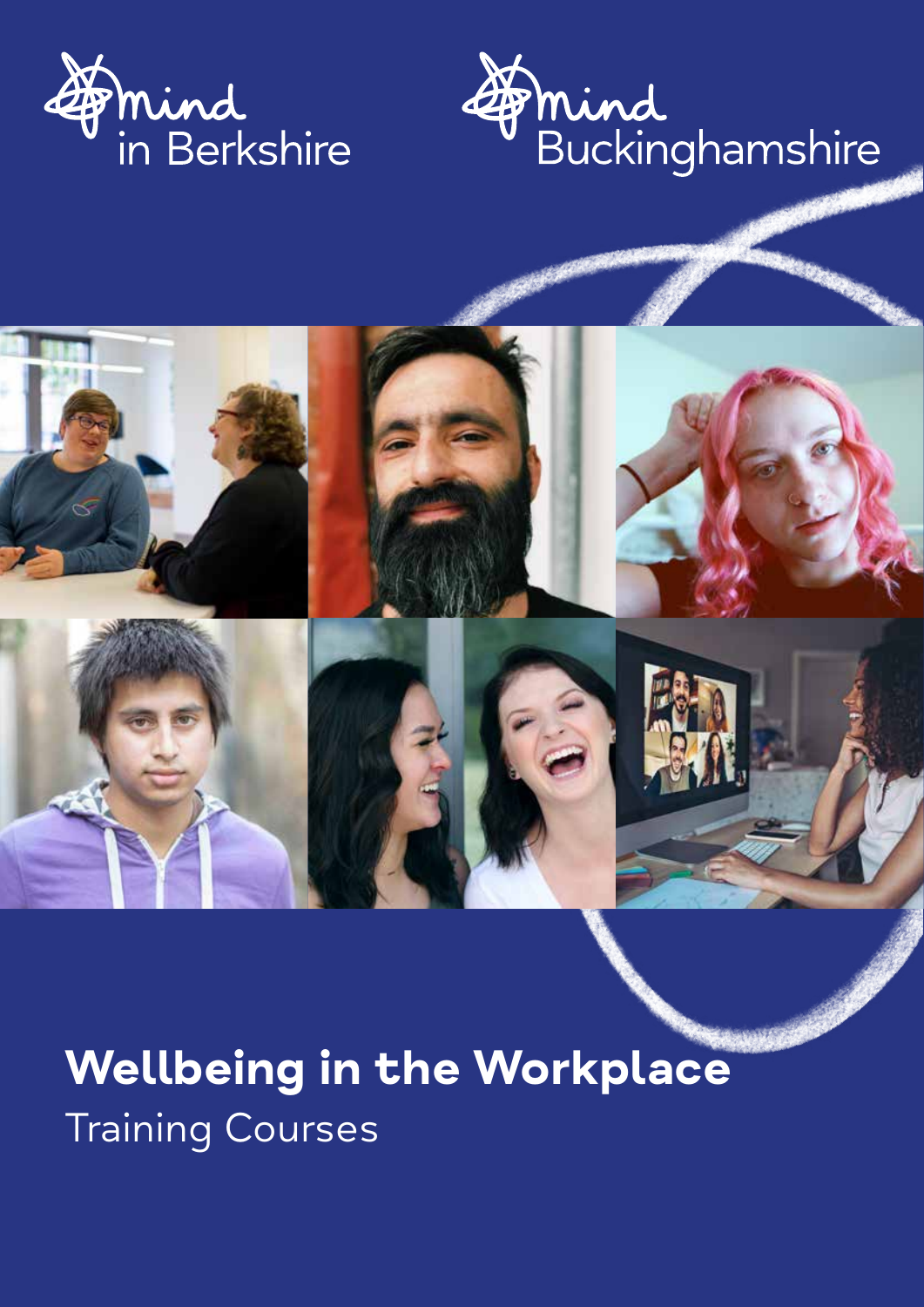



## What does Buckinghamshire Mind do?

We are Buckinghamshire Mind, your local mental health charity. As your expert mental health partner, we specialise in delivering professional training courses to support people to live well in their communities and thrive at work.

We all have physical health and we all have mental health. In fact, mental health problems affect 1 in 4 people each year. We know that breaking the stigma around mental health saves lives. Our mission is to get mental health elevated as a priority in the workplace, empowering employers to spot the signs of mental ill health and support your colleagues. With mental health at work costing the UK economy between £74 billion and £99 billion per year, it really does pay to talk.

All our courses will build your confidence around mental health, stop preventable issues, encourage a faster recovery from mental health problems and promote a mentally healthy working environment.



## Why do we do it?

It has become increasingly more apparent that mental health in the workplace is a very important but under-informed topic; not everyone experiencing a mental health problem at work has access to the support they require, or their management teams lack the confidence to provide the support needed for their staff.

By focusing our efforts on mental health in the workplace, we can help your organisation ensure your workplace has a positive working environment, with managers equipped to confidently support staff should they be experiencing a mental health problem.

## **Key Facts**

1 in 4 people in the UK will experience a mental health problem each year.

The biggest cause of sickness absence in the UK is stress, anxiety and depression, with mental ill health costing UK employers between £33-42 billion a year.

Thriving at Work report: The Stevenson Farmer Review of Mental Health and Employers (2017)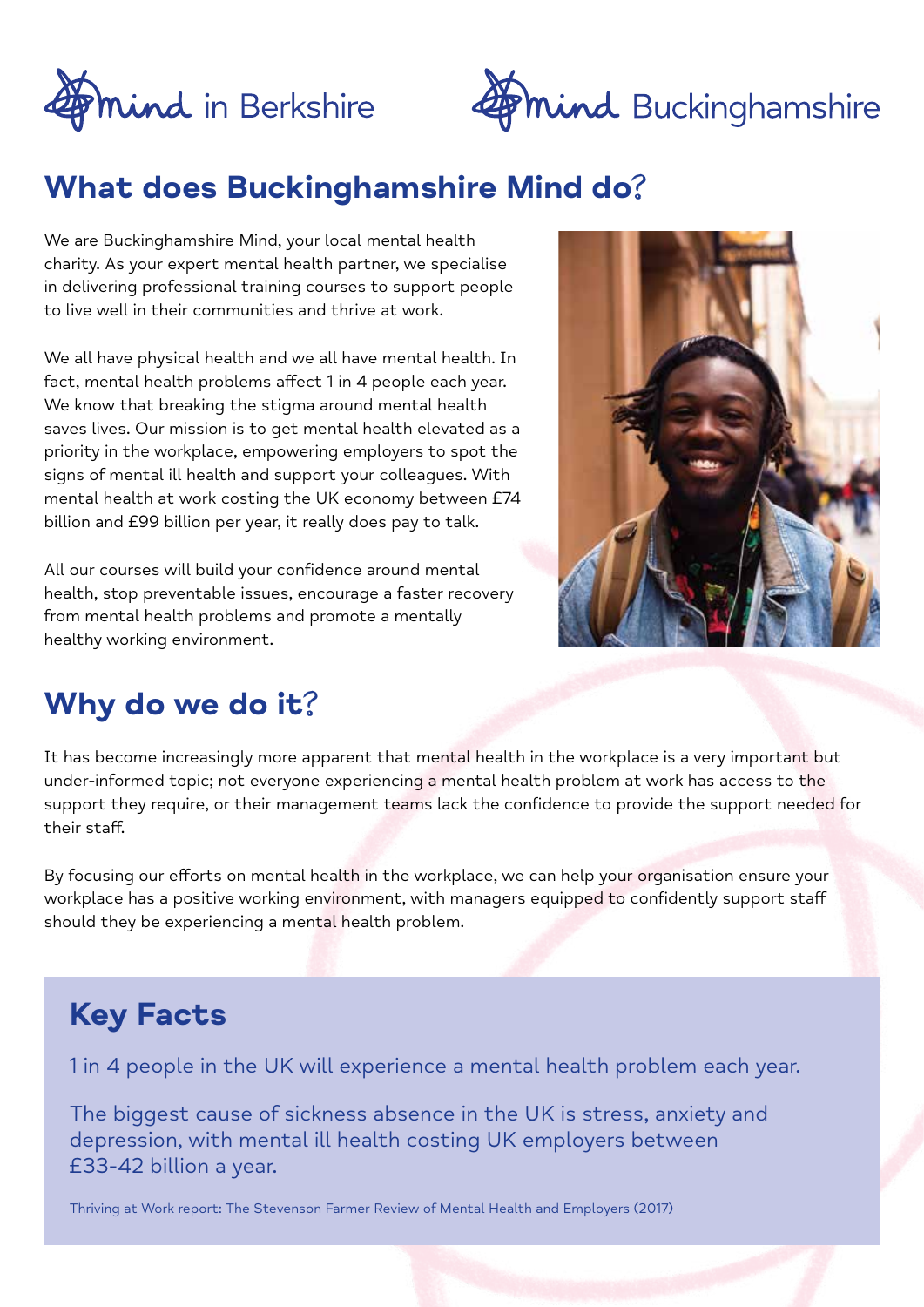# **Training Courses**

### **\*All our courses can be delivered either virtually or face to face**

### **COURSE: Adult Mental Health First Aid DURATION: 2 days**

Mental Health First Aid (MHFA) is a training course which teaches people how to identify, understand and help someone who may be experiencing a mental health issue. MHFA won't teach you to be a therapist, but it will teach you to listen, reassure and respond, even in a crisis – and even potentially stop a crisis from happening. You'll learn to recognise warning signs of mental ill health and develop the skills and confidence to approach and support someone while keeping yourself safe.

You'll also learn how to empower someone to access the support they might need for recovery or successful management of symptoms. This could include self-help books or websites, accessing therapy services through their GP, their school or place of work, online self-referral, support groups, and more.

What's more, you'll gain an understanding of how to support positive wellbeing and tackle stigma in the world around you.

This course trains you as a Mental Health First Aider, giving you:

- An in-depth understanding of mental health and the factors that can affect wellbeing.
- Practical skills to spot the triggers and signs of mental health issues.
- Confidence to step in, reassure and support a person in distress.
- Enhanced interpersonal skills such as non-judgemental listening.
- Knowledge to help someone recover their health by guiding them to further support whether that's self-help resources, through their employer, the NHS, or a mix.

#### **COURSE: Youth Mental Health First Aid**

The course will teach you the skills and confidence to spot the signs of mental health issues in a young person (8-18), offer first aid and guide them towards the support they need.

This course trains you as a Youth Mental Health First Aider and you'll gain:

- An in-depth understanding of young people's mental health and factors that affect wellbeing.
- Practical skills to spot the triggers and signs of mental health issues.
- Confidence to reassure and support a young person in distress.
- Enhanced interpersonal skills such as non-judgemental listening.
- Knowledge to help a young person recover their health by guiding them to further support whether that's through self-help sites, their place of learning, the NHS, or a mix engaging with parents, carers and external agencies where appropriate.
- Ability to support a young person with a long-term mental health issue or disability to thrive.
- Tools to look after your own mental wellbeing.

### **COURSE: Adult Mental Health AWARE DURATION: 4 hours**

The half day course is an introductory session to raise awareness of mental health. It is designed to give you:

- An understanding of what mental health is and how to challenge stigma.
- A basic knowledge of some common mental health issues.
- An introduction to looking after your own mental health and maintaining wellbeing.
- Confidence to support someone in distress or who may be experiencing a mental health issue.



**DURATION: 2 days**

MHFA Englar

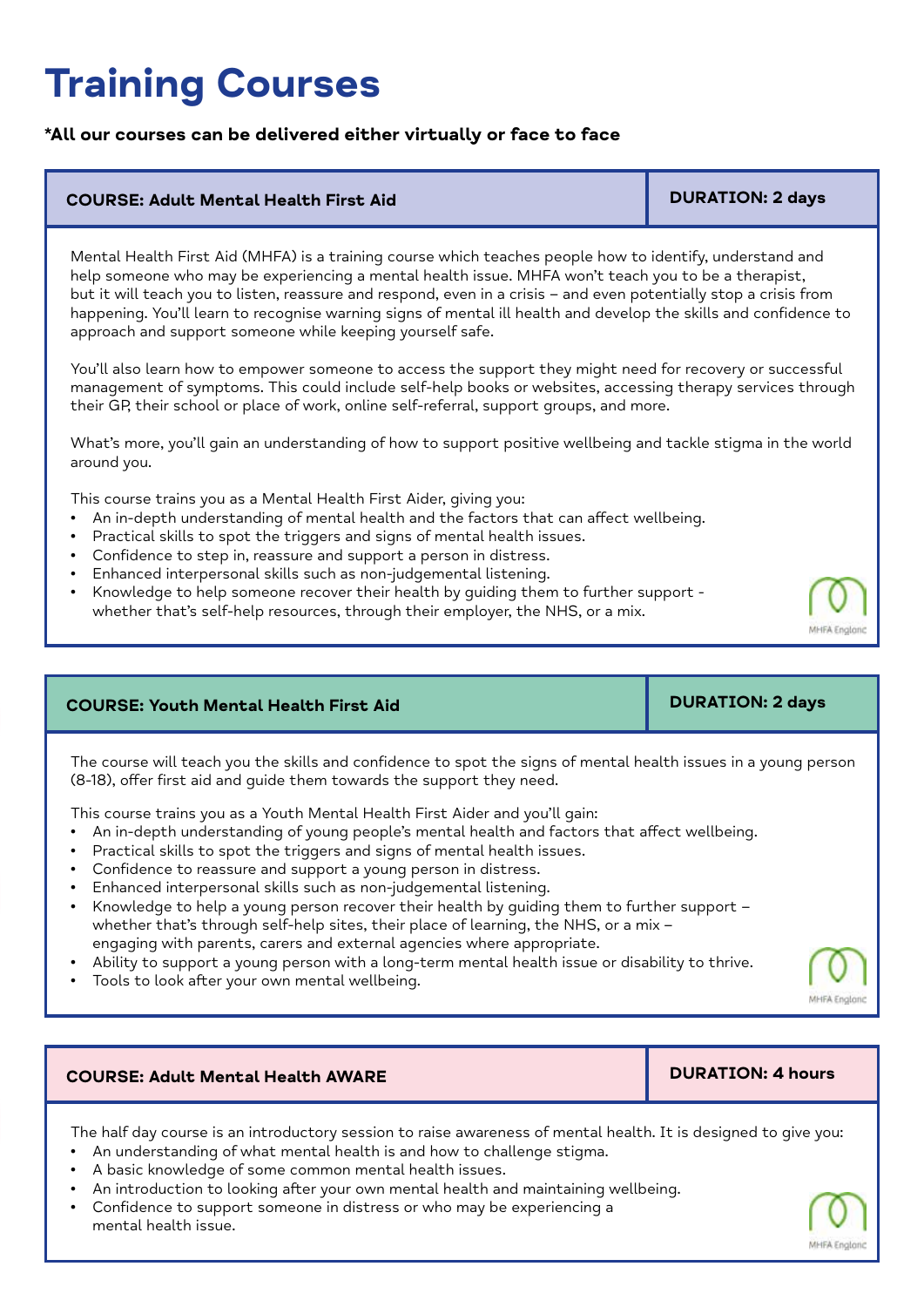#### **COURSE: Youth Mental Health AWARE**

This introductory session raises awareness of young people's mental health. It covers:

- Some of the common mental health issues affecting young people, including depression, anxiety, eating disorders and psychosis.
- Skills to work more effectively with young people living with mental health issues.
- Ways to support young people with a mental health issue and relate to their experiences.

## **COURSE: Suicide First Aid Through Understanding Suicide Intervention DURATION: 1 day**

A one-day programme for organisations and communities on how to have a conversation that could save a life. The programme provides an empathic, person-centred approach, based on trust, understanding and excellent communication with participants and across groups. Teaching the theory and practice of suicide intervention skills that can be applied in any professional or personal setting, captured in a one-day event accredited by City and Guilds of London. For anyone who seeks greater understanding and confidence to intervene with people at risk of suicide.

### **COURSE: Suicide First Aid Lite DURATION: 3.5 hours**

The Suicide First Aid Lite course gives learners the knowledge and tools to understand that suicide is one of the most preventable deaths and some basic skills that can help someone with thoughts of suicide stay safe from their thoughts and stay alive. This easy to grasp session gives the first step in greater understanding and confidence to intervene with people at risk of suicide. Suitable for those with no prior knowledge of the subject, it teaches the skills needed to identify someone who may be thinking about suicide and how to direct them to a suicide first aider for further support. **Suicide Prevention** 

**COURSE: Intro to Mental Health DURATION: 1 hour** 

A short, interactive presentation which can run over a lunch time. Topics covered include mental health definitions, mental wellbeing, workplace wellbeing, signs of stress and signposting for mental health crisis. This presentation is a good place to start for organisations who are first embarking on their wellbeing in the workplace journey.

Designed to run over a lunch time or before/after work, the guided meditation training, is an introduction to the science of meditation. This includes the benefits of using meditation in the workplace and provides an opportunity for employees to experience relaxation techniques practically.

**COURSE: Guided Meditation COURSE: Guided Meditation COURSE: All DURATION: 1 hour** 





MHFA Fna

## Education & Training

**DURATION: 3.5 hours**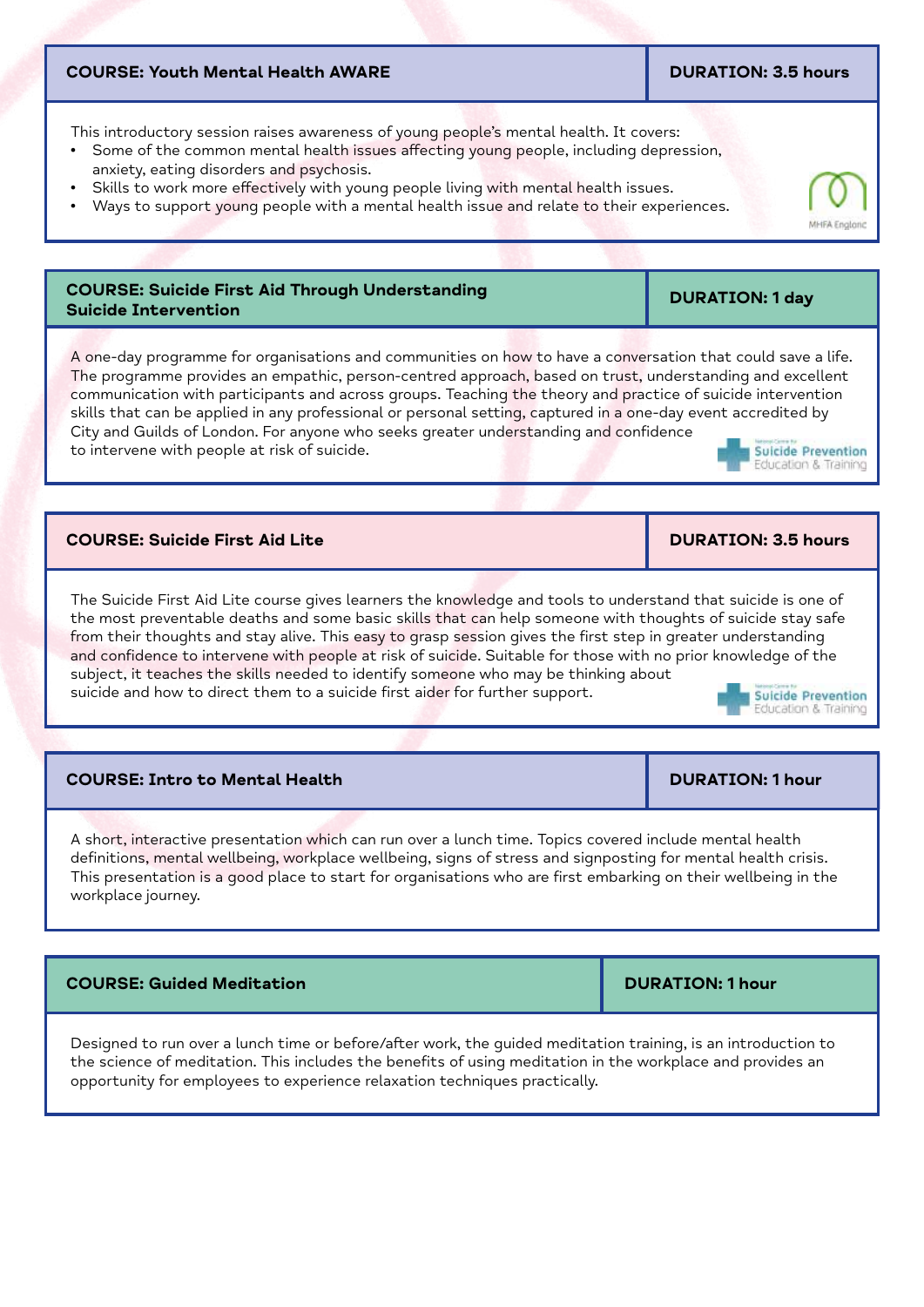### **COURSE: 8 Week Mindfulness Course DURATION: 1 hr for 8 weeks**

The mindfulness course is a program of 1-hour workshops held weekly over an 8-week period and is designed to introduce the principles and practice of mindfulness meditation, enabling participants to develop their own practice as a part of a self-care plan.

The course aims to help participants to:

- Find out more about the principles and practice of mindfulness and meditation.
- Learn how mindfulness promotes physical, emotional and mental relaxation leading to a sense of personal well-being and freedom.
- Understand what is meant by life balance and be able to implement work/home life balance, including setting boundaries.
- Consider the role of positive thinking, identify negative thinking and how to control it.
- Recognise mindfulness and the relaxation response and identify strategies which promote relaxation in their own lives.

**COURSE: Working Well from Home DURATION: 1 hr 15 mins** 

The course aims to explore the challenges of working from home and how this can affect our mental health and learn some wellbeing tools to manage this. There are many reasons to embrace the benefits of working from home. However, this way of working can impact our wellbeing.

This workshop is an opportunity to discuss the challenges faced by working from home and consider:

- Where your strengths lie and strengths as a company.
- What works best for your situation.
- Ideas you can contribute and take away.
- Learn some relevant wellbeing tools.

### **COURSE: Understanding Depression DEPA COURSE: Understanding Depression DURATION: 2 hours**

This course is designed to promote awareness of Depression giving an indication of strategies which can improve wellbeing for those experiencing it. Suitable for those supporting someone experiencing Depression or those diagnosed.

At the end of this workshops, participants will feel more confident to:

- Understand mental health, mental wellbeing and mental ill health and how they interact together.
- Understand what is meant by the term Depression.
- Recognise the early signs and symptoms of Depression.
- Learn about the causes and treatment for Depression.
- Consider how to maintain or regain good mental health and identify strategies for self-care.
- Have signposting for when an individual or family member is going through Depression, learning of useful contacts.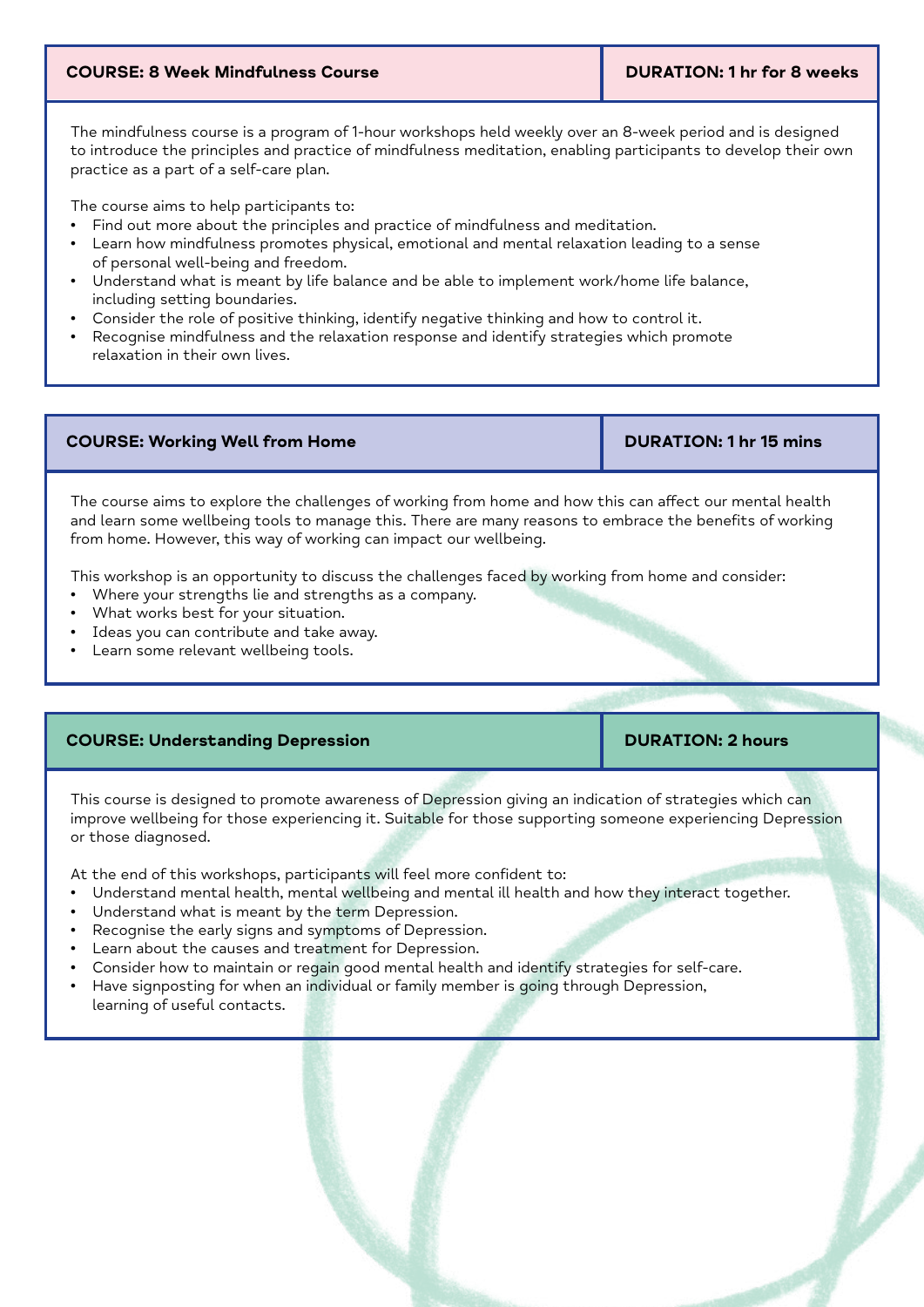### **COURSE: Understanding Anxiety**

#### **DURATION: 2 hours**

A course designed to promote awareness of anxiety disorders, giving an indication of strategies which can improve wellbeing for those experiencing it. Suitable for those supporting someone experiencing anxiety or those diagnosed.

At the end of this workshop, participants will feel more confident to:

- Understand mental health, mental wellbeing, and mental ill health and how they interact together.
- Understand what is meant by the term Anxiety Disorder.
- Recognise the early signs and symptoms of Anxiety.
- Learn about the causes and treatment for Anxiety.
- Consider how to maintain or regain good mental health and identify strategies for self-care.
- Have signposting for when an individual or family member is going through Anxiety, learning of useful contacts.

| <b>COURSE: Working in the New Normal</b> | <b>DURATION: 2 hours</b> |
|------------------------------------------|--------------------------|
|------------------------------------------|--------------------------|

This course aims to support workplaces to navigate the challenges faced during Covid and provide guidance to empower businesses to build back better, whilst supporting good mental health.

The course aims:

- To explore common concerns and feelings around returning to work post Covid.
- Understand the impact of the pandemic on our brains and how this has affected us and our work.
- Develop strategies to navigate the challenges of reopening and 'reverse culture shock'.
- To learn how we can safeguard our mental wellbeing 'building back better'.
- Understand the importance of workplace wellbeing on our mental health and have signposting when we need support.

| <b>COURSE: Having Sensitive Conversations</b> | <b>DURATION: 2 hours</b> |
|-----------------------------------------------|--------------------------|
|                                               |                          |

A course designed to highlight and explore practical steps we can take to help support someone's mental health. Suitable for those supporting someone experiencing a mental health illness. There is also a course for supporting Children & Young People, please email to enquire about this version.

At the end of this workshop, participants will feel more confident to:

- Consider how to have a conversation about someone's mental health supportively.
- Discover innovative ways of improving wellbeing.
- Highlight practical steps we can take to reduce the impact on our mental health.
- Know what to do when someone is experiencing a mental health crisis.
- Be able to signpost people to organisations that can support someone's mental health in times of crisis.

#### **COURSE: Improving Mental Wellbeing COURSE: Improving Mental Wellbeing COURSE: DURATION: 2 hours**

A course designed to promote understanding of mental wellbeing, the role of wellbeing on our mental health and strategies to improve mental wellbeing. Suitable for employees, for those supporting someone experiencing mental ill health or for anyone interested in self-development.

At the end of this workshop, participants will feel more confident to:

- Define mental wellbeing and explain why it is important to your mental health.
- Understand the link between mental wellbeing and resilience.
- Understand the consequences of not looking after our wellbeing and the impact on our mental health.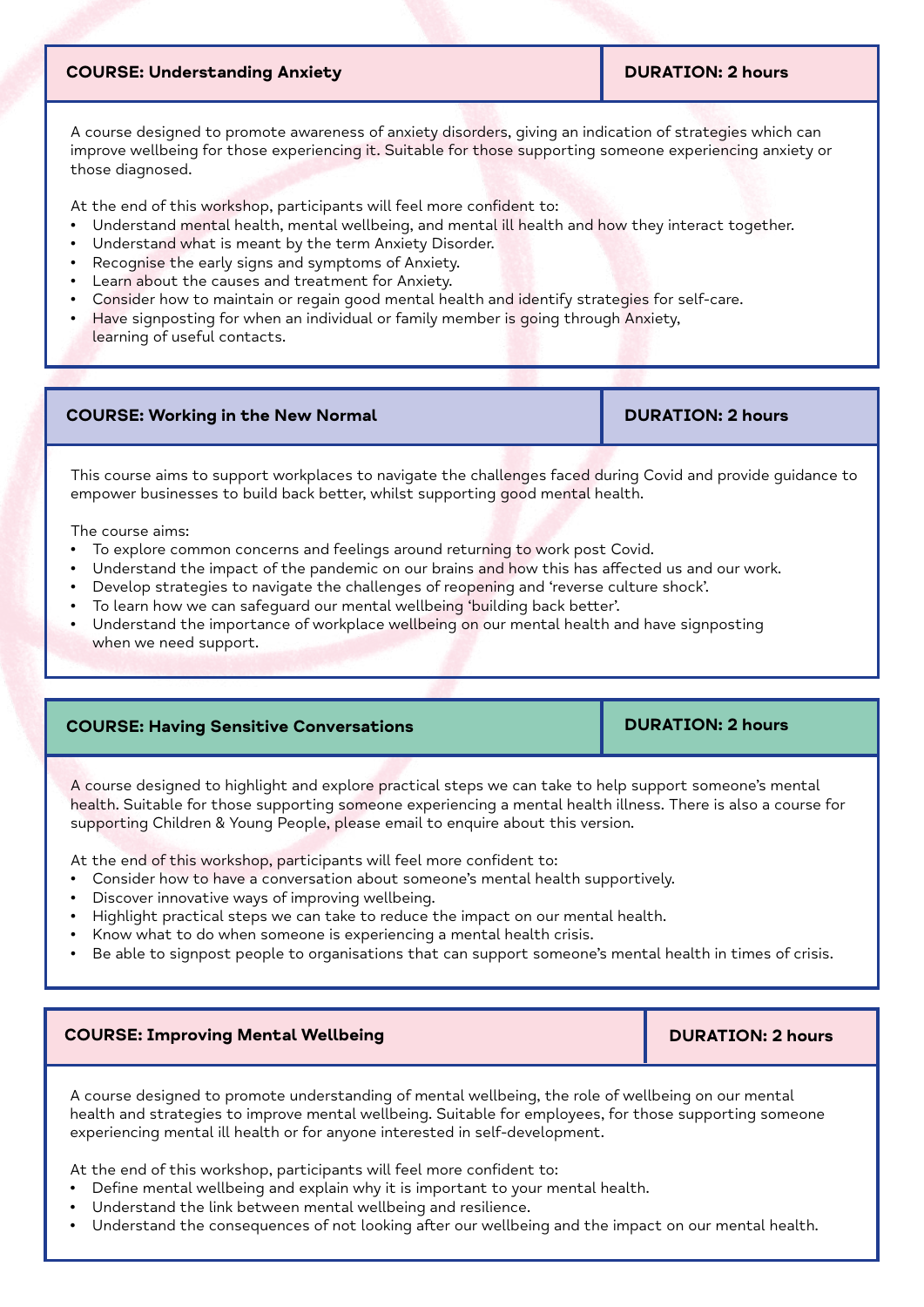### **COURSE: Coping Strategies Access 2 hourse DURATION: 2 hours**

The coping strategies course explores the challenges we face in life and seeks to highlight practical steps we can take to reduce the impact on our mental health. Suitable for employees, volunteers, those supporting someone experiencing a mental health illness or anyone interested in personal development.

At the end of this workshop, participants will feel more confident to:

- Understand what we mean by the term coping and our responses to stressors.
- Consider different coping styles such as maladaptive and active/avoidant.
- Recognise ten different types of coping strategy.
- Learn about the coping strategies which can improve mental wellbeing and self-worth.
- Create a toolkit of coping strategies for ourselves to refer to.
- Have signposting for useful contacts to access support when needed.

#### **COURSE: Wellbeing in the Workplace for Employees DURATION: 3 hours**

Suitable for anyone wanting to increase their understanding of mental health and wellbeing at work. At the end of the training, participants will feel more confident to recognise the early signs of their stress and distress in the workplace and understand the importance of their mental health and physical health.

The aims of the course are to:

- Understand mental wellbeing and its impact on mental health.
- Recognise the key drivers of mental health in the workplace.
- Understand what's in our control when it comes to wellbeing at work.
- Understand the benefits of the Wellness Action Plan (WAP).
- Recognise typical workplace stress triggers and identify your own.
- Recognise the signs of stress and poor mental health.
- Recognise practical steps to improve or maintain your wellbeing.
- Get signposting for further support if needed.

### **COURSE: Wellbeing in the Workplace for Managers <b>DURATION: 3 hours**

Suitable for managers, leaders and HR staff who are keen to promote positive workplace mental wellbeing by taking a holistic approach to managing employees. The course explores how to support employees before, during and after a mental health problem, common problems exacerbated by work, and provides strategies to help improve workplace wellbeing and employee relations.

The course aims to help managers:

- Promote positive workplace mental wellbeing, by taking a holistic approach to managing employees.
- Recognise the early signs of stress and distress in the workplace.
- Feel more knowledgeable about mental health conditions in the workplace.
- Help support your team members to develop a Wellbeing Action Plan.
- Consider how to maintain or regain good mental health and identify strategies to help cope with stress at work.
- Have simple, inexpensive and practical ways to improve mental wellbeing and employee engagement.